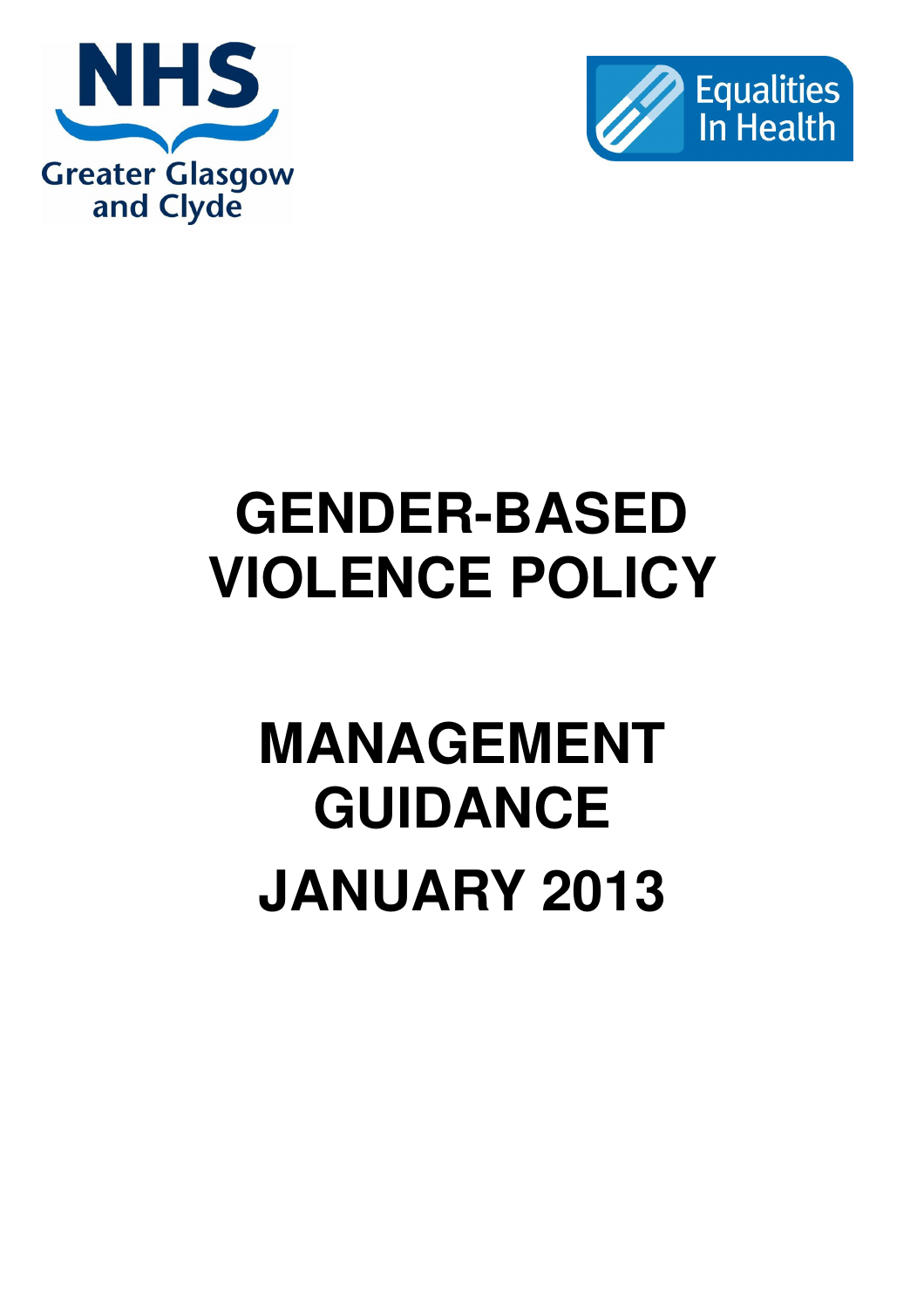### **1. Definition**

Gender-based violence refers to the continuum of emotional, psychological, economic, physical and sexual abuse, which is experienced disproportionately by women and children and perpetrated predominantly by men. It includes, but is not limited to domestic abuse, child sexual abuse, rape & sexual assault, sexual harassment, female genital mutilation, forced marriage, so-called 'honour' crimes and commercial sexual exploitation through prostitution and pornography. Discrimination in relation to ethnicity, (dis)ability, sexual orientation, poverty, age, migrant or refugee status etc can increase and intensify vulnerability to abuse

#### 2. **Supporting Employees With Experience of Abuse NHSGGC**

 is committed to creating a working environment that enables employees affected by abuse to feel safe and confident in seeking support and advice from a range of sources.

Managers have a role to address the needs of employees who have experience of abuse. In responding to the employee, managers are expected to be available and approachable; to listen and reassure; respond in a sensitive and non-judgemental manner and discuss how the organisation can support them.

| Your Role                                                                                                  | Examples                                                                                                                                                                                                                                                                                                                                                                                                                                                   |
|------------------------------------------------------------------------------------------------------------|------------------------------------------------------------------------------------------------------------------------------------------------------------------------------------------------------------------------------------------------------------------------------------------------------------------------------------------------------------------------------------------------------------------------------------------------------------|
| Being<br>the<br>of<br>aware<br>possibility that employees<br>could be affected by past or<br>current abuse | 20% women and 3.8% men in Scotland<br>experience domestic abuse at some stage in<br>their life indicating that many NHSGGC<br>employees are affected by such abuse. Some<br>will also have experienced sexual violence from<br>their partners, strangers or be survivors of child<br>sexual abuse, or may have experienced other<br>forms of gender-based violence.<br>Possibility of vicarious trauma/secondary<br>trauma arising for work with patients. |
| Recognising potential signs<br>of abuse;                                                                   | Work productivity e.g. Persistent lateness,<br>unexplained absenteeism, reduced<br>quality,                                                                                                                                                                                                                                                                                                                                                                |

As a manager, you can support staff by: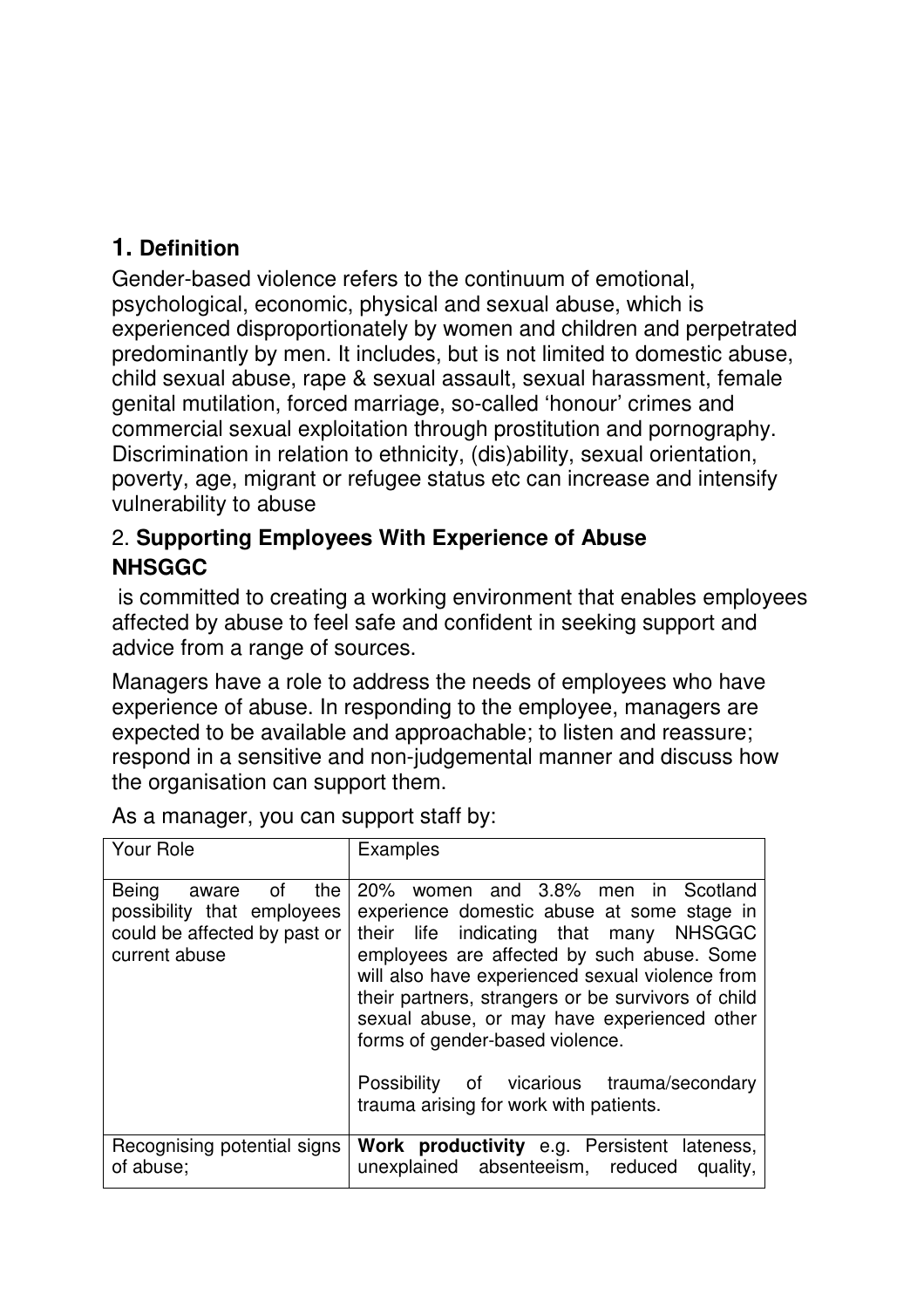|                                                                                 | needing regular time off, interruptions at work<br>which cause upset.                                                                                                                                                                                                                                              |
|---------------------------------------------------------------------------------|--------------------------------------------------------------------------------------------------------------------------------------------------------------------------------------------------------------------------------------------------------------------------------------------------------------------|
|                                                                                 | <b>Psychological Indicators</b> e.g. Changes in<br>behaviour, obsession with time, concentration,<br>secretive regarding home life, not engaging<br>socially.                                                                                                                                                      |
|                                                                                 | <b>Physical Indicators</b> e.g. repeated bruising,<br>sleeping/eating disorders, fatigue.                                                                                                                                                                                                                          |
| Initiating discussion if you<br>have concerns about abuse                       | Proactively initiate a discussion with<br>the<br>employee in a private space and raise your<br>concerns sensitively.                                                                                                                                                                                               |
| Responding to disclosure<br>of abuse                                            | Be<br>non-judgemental, supportive<br>and<br>sympathetic. Assess the risk the employee<br>faces in the workplace and take steps to<br>minimise risk taking into account the employee's<br>assessment of threat from the perpetrator. Be<br>clear that your role is to provide information and<br>practical support. |
|                                                                                 | It is good practice to keep detailed records of<br>disclosure - it should be recorded as an<br>allegation and not fact.                                                                                                                                                                                            |
|                                                                                 | Maintaining confidentiality is paramount,<br>however, where there are<br>child or<br>adult<br>protection concerns the appropriate procedures<br>should be followed.                                                                                                                                                |
| Addressing<br>risk<br>and<br>devising a safety plan                             | Assess if the perpetrator poses a risk to other<br>employees. Consider changing security access<br>codes and reinforce the need for vigilance.                                                                                                                                                                     |
|                                                                                 | Provide a range of practical workplace safety<br>measures e.g. use of an assumed name at<br>work, issuing a temporary mobile phone.                                                                                                                                                                                |
|                                                                                 | Where there are serious concerns about the<br>wellbeing and safety of<br>employee,<br>an<br>colleagues or patients, contacting the police<br>may be necessary.                                                                                                                                                     |
| Considering<br>what<br>workplace<br>supports<br>you<br>could provide within the | Existing NHSGGC policies can be utilised to<br>support time off.                                                                                                                                                                                                                                                   |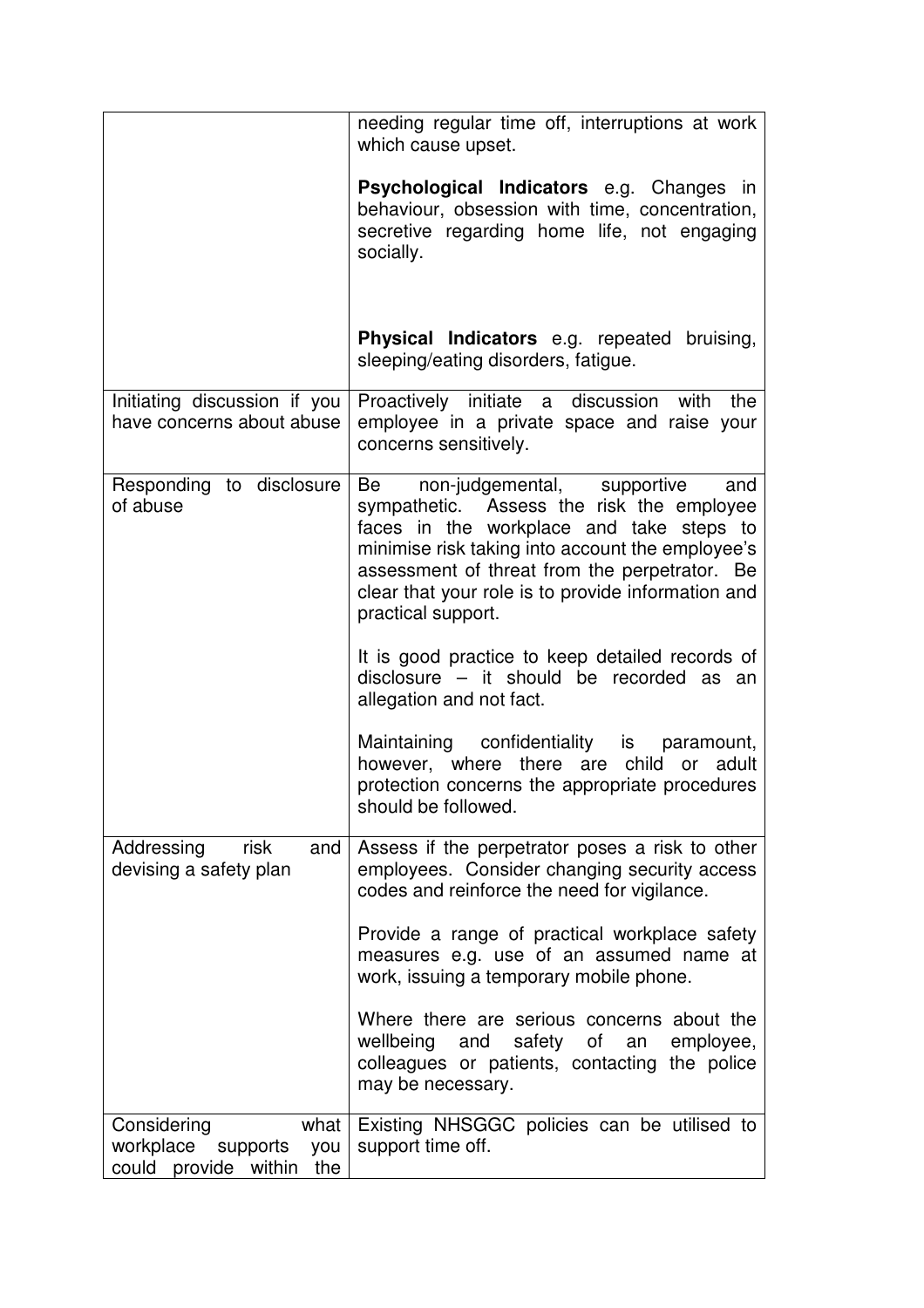| <b>NHS</b><br>scope of current<br>policy provisions; | Consider changing working patterns or adjust<br>workload for a temporary period.<br>Review<br>security of the employee's information. With<br>consent, advise colleagues on a need to know<br>basis and agree the response should the<br>alleged perpetrator contact the workplace.<br>Record any threatening or violent incidents by<br>the perpetrator in the workplace. This should<br>include dates, times and details of any<br>witnesses. |
|------------------------------------------------------|-------------------------------------------------------------------------------------------------------------------------------------------------------------------------------------------------------------------------------------------------------------------------------------------------------------------------------------------------------------------------------------------------------------------------------------------------|
|                                                      | It is the choice of the employee whether to<br>accept support. Respect their decision and<br>remind them that support is available if they<br>need it in the future.                                                                                                                                                                                                                                                                            |
| Providing information about<br>other sources of help | Occupational Health<br>Services,<br>Employee<br>Counselling<br>local<br>national<br>Service,<br>and<br>agencies.                                                                                                                                                                                                                                                                                                                                |
| <b>Data Protection</b>                               | Records should be kept strictly confidential. All<br>absences should be recorded in line with normal<br>procedure but if they relate to GBV then they<br>can be marked as confidential, for manager and<br>employee access only.                                                                                                                                                                                                                |
|                                                      | Information can be used if a member of staff<br>wishes to press charges or apply for an<br>injunction.                                                                                                                                                                                                                                                                                                                                          |

#### **3. Responding to Employees Who May be Perpetrators**

It is acknowledged that there will be employees within NHSGGC who are perpetrators of abuse. Information about abuse may be brought to light in a number of ways e.g. an employee may directly disclose abuse, external agencies, colleagues and patients.

| Example                         | <b>Action Required</b>                      |
|---------------------------------|---------------------------------------------|
| Allegations of Abuse within the | This conduct can be dangerous and can       |
| workplace - this may be when an | also bring the organisation into disrepute. |
| employee uses workplace         | This would need to be addressed in line     |
| resources e.g. transport,       | with the Board's Disciplinary Policy and    |
| telephone, fax or e-mail to     | Procedure.                                  |
| threaten harass or abuse        | Engaging with perpetrators of abuse in a    |
| current/ex-partners or others.  | positive, respectful way does not mean      |